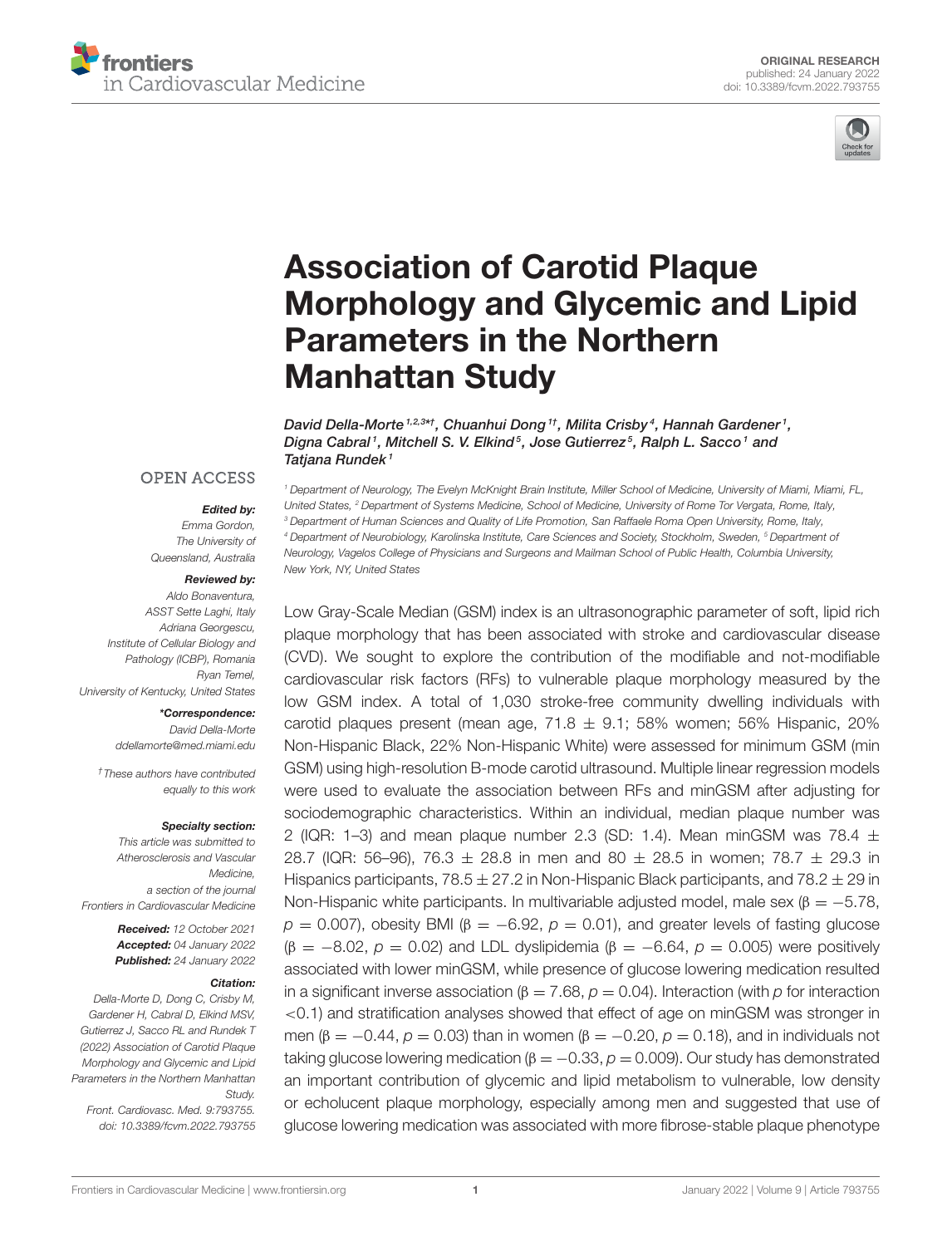(greater GSM). Further research is needed to evaluate effects of medical therapies in individuals with vulnerable, low density, non-stenotic carotid plaques and how these effects translate to prevention of cerebrovascular disease.

Keywords: carotid artery, plaque, atherosclerosis, ultrasonology, gray-scale median, vascular risk factors, glucose, lipids

# INTRODUCTION

Carotid plaque assessed by high-resolution ultrasonography is a well-validated marker of atherosclerosis and risk of stroke (1). Plaque densitometry, measured by the ultrasonographic grayscale median (GSM) index, is a parameter of plaque morphology and a helpful predictor of stroke and its outcomes (2, 3). The GSM index represents a marker of plaque vulnerability with the potential clinical use because of its simplicity and reliability of assessment, low cost, and ability to be measured from plaque images collected from a clinical B-mode ultrasonography (2). Low GSM plaque values correspond to soft, echolucent plaque with high lipid content and a thin fibrous cap, whereas high GSM index represents echodense plaques with high fibrous content and calcification (3, 4). Low GSM values have been associated with higher prevalence of symptomatic carotid stenosis, neurological symptoms (2), and cerebrovascular disease (5). Recently, lower GSM values, established by brain magnetic resonance diffusion-weighted imaging (DWI), was found helpful to predict new cerebral ischemic lesions after carotid endarterectomy (6). We previously reported on the impacts of traditional and less traditional vascular risk factors on atherosclerotic plaque phenotypes, including plaque area and densitometry (7). In the Prospective Investigation of the Vasculature in Uppsala Seniors (PIVUS) study, the low levels of high-density lipoproteins (HDL) cholesterol, increased body mass index (BMI), and decreased glutathione levels were associated with the echolucent carotid plaque, implying the role of metabolic factors in plaque composition (8). However, not all studies were consistent and some reported no association between risk factors and grayscale ultrasonographic plaque features in middle-aged adults free of known cardiovascular disease (9). Therefore, we sought to investigate contribution of vascular risk factors to the vulnerable plaque morphology measured by the low GSM index in an urban, multiethnic cohort.

# MATERIALS AND METHODS

## Study Populations

The Northern Manhattan Study (NOMAS) is an ongoing population-based study aimed to determine the incidence of stroke, cognitive decline, and the role of novel risk factors in a race/ethnically diverse community (10). The details of the NOMAS design have been described previously (11). Data were collected through interviews using standardized collection instruments, review of the medical records, and physical and neurological examinations (11). NOMAS was approved by the Institutional Review Boards of Columbia University Medical Center and the University of Miami. All participants gave written informed consent for participation in the study NOMAS subjects received carotid ultrasound at the time of baseline enrollment from 1999. There were no specific selection criteria for the participation in the carotid ancillary study. A sample of 1,790 stroke-free subjects has been enrolled into the NOMAS carotid ultrasound imaging substudy (1).

## Vascular Risk Factors

Definitions of vascular risk factors in NOMAS were described previously (11). In brief, race/ethnicity was self-identified based on questions adapted from the 2000 US census and classified into four categories (White non-Hispanic, Black non-Hispanic, Hispanic, and non-Hispanic other race). Hypertension was defined as a SBP  $\geq$  140 mm Hg or a DBP  $\geq$  90 mm Hg or a patient's self-report of a history of hypertension or use of antihypertensive medications. Diabetes was defined as fasting blood glucose  $\geq$  126 mg/dL or the patient's selfreport of such a history or use of insulin or hypoglycemic medications. Dyslipidemia was defined as total cholesterol >200 mg/dL or self-reported history of increased blood cholesterol levels or cholesterol-lowering medication use. We did not capture duration of comorbidities before enrollment to NOMAS. Therefore, if present diabetes and dyslipidemia at baseline of NOMAS enrollment, they would have been present for at least 6–8 years before the start of ultrasound ancillary study. Medication for these specific diseases in NOMAS are classified in specific classes of medications (e.g., for diabetes, insulin, and oral glucose lowering med; for dyslipidemia statin, fibrates, for hypertension, ACE inhibitors/ARBS,  $Ca^{2+}$  channel blockers, diuretics, and beta-blockers). Cigarette smoking was categorized as non-smoker, former, or current smoker (within the last year) and pack-years of smoking were calculated. Mild to moderate alcohol use was defined as current drinking of  $>1$  drink per month and ≤2 drinks per day. Body mass index (BMI) was calculated in kg/m<sup>2</sup>. Physical activity was defined as the frequency and duration of 14 different recreational activities during the 2-week period before the interview. Years of education were collected, and completion of high school was a proxy for socioeconomic status. Medical insurance status (Medicare or private insurance vs. Medicaid or uninsured) was used as a proxy of socioeconomic status.

## Carotid Ultrasound

High-resolution B-mode carotid ultrasound (GE LogIQ 700, 9–13-MHz linear-array transducer) was performed by trained and certified sonographers as previously detailed (12). The left and right carotid bifurcations and the internal and common carotid arteries were examined for the presence of plaque.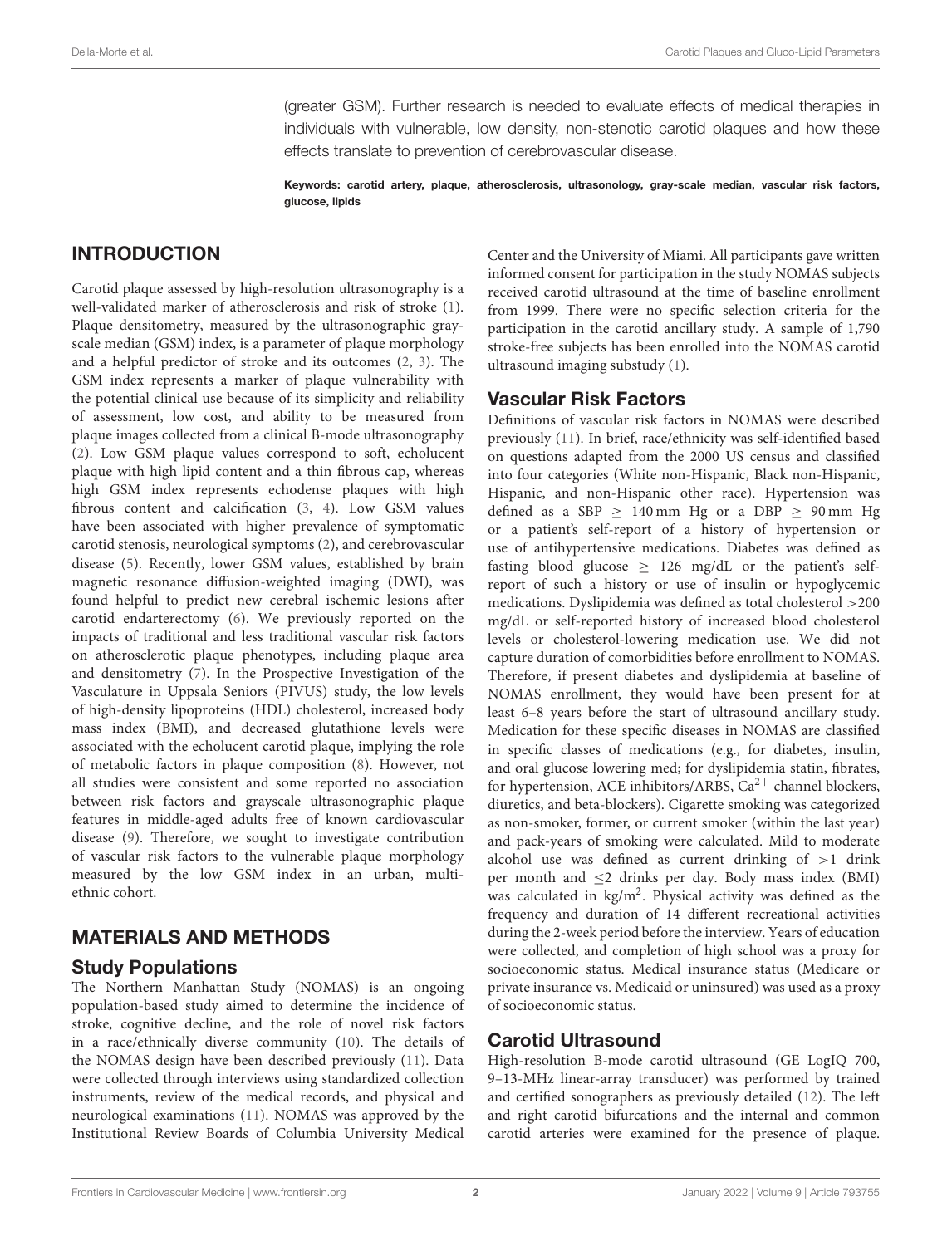Plaque was defined as an area of focal wall thickening 50% greater than surrounding wall thickness confirmed by marking and comparing plaque thickness with the thickness of the surrounding wall during scanning by electronic calipers (7). After image normalization using linear scaling, GSM of an operatorselected blood region inside the vessel lumen was mapped to 0 and the brightest region of the adventitia was mapped to 255 using M'Ath (Paris, France) (13). Both of these reference regions were ∼0.4 mm2 in area and were selected on the first image of the image sequence. The reference GSM values calculated on the first frame were applied to that and all subsequent images. GSM was expressed for each plaque. The minimal GSM (minGSM) values of all carotid plaques insonated within an individual were averaged and considered a measure of echolucent or vulnerable plaque morphology (14).

# Statistical Analysis

Among a total of 3,298 subjects enrolled in NOMAS, 1,790 stroke-free subjects represent the sample size needed to reach a significant α level. Sample characteristics were summarized as means with standard deviation (SD) for continuous variables and reported as frequencies with percentages for categorical variables. Student t-test, or F-test when more than two groups, was used to compare group mean differences in minGSM, whereas Pearson correlation analyses were conducted to examine the correlation between minGSM and each continuous variable. A multiple linear regression model fully adjusted for sociodemographic was constructed to evaluate association of risk factors with minGSM and collinearity was evaluated using variance inflation factor (VIF). As a secondary and sensitivity analysis, a stepwise linear regression was performed to identify risk factors associated with minGSM independently. Two-way interactions between the significant factors were also conducted by inclusions of interaction terms of them in the regression models and stratification analyses were followed if the interactions with a  $p <$ 0.10. All analyses were done using SAS version 9.4 (SAS Institute, Cary, N.C.).

# RESULTS

Among 1,790 stroke-free subjects, 1,030 subjects had at least one carotid plaque. Plaques were non-stenotic (<1% of subjects had carotid stenosis >50% on carotid ultrasound). The associations between demographic and clinical characteristics with minGSM are shown in **Table 1**. The mean age in the whole sample was 71.8 ± 9.1years; 58% were women; 56% Caribbean Hispanics, 20% Non-Hispanic Black, and 22% Non-Hispanic White. Mean minGSM was 78.4  $\pm$  28.7 in all subjects (IQR: 56–96), 76.3  $\pm$ 28.8 in men and 80  $\pm$  28.5 in women; 78.7  $\pm$  29.3 in Hispanic, 78.5  $\pm$  27.2 in Non-Hispanic black, and 78.2  $\pm$  29 in Non-Hispanic white participants. In univariate analysis, male sex (p  $= 0.04$ ), increased BMI  $\geq 30$  ( $p = 0.005$ ) and fasting glucose level ( $p = 0.02$ ) were significantly and inversely associated with minGSM, while lower HDL cholesterol ( $p = 0.05$ ) was positively associated with minGSM (**Table 1**). In the fully adjusted model, minGSM-correlates were observed for age ( $\beta = -0.42$ ,  $p =$ 0.001), male sex (β = −5.78,  $p = 0.007$ ), BMI ≥ 30 (β = −6.29, TABLE 1 | Demographic and clinical characteristic of study sample.

| <b>Characteristics</b>           | Sample |               | Min. GSM        | P-value |  |
|----------------------------------|--------|---------------|-----------------|---------|--|
|                                  | N      | $\frac{0}{0}$ | Mean $\pm$ SD   |         |  |
| All                              | 1,030  | 100%          | $78.4 \pm 28.7$ |         |  |
| <b>Sex</b>                       |        |               |                 | 0.04    |  |
| Female                           | 598    | 58%           | $80.0 \pm 28.5$ |         |  |
| Male                             | 432    | 42%           | $76.3 \pm 28.8$ |         |  |
| Race/ethnicity                   |        |               |                 |         |  |
| Non-Hispanic<br>White            | 223    | 22%           | $78.2 \pm 29.0$ | Ref     |  |
| Non-Hispanic Black               | 211    | 20%           | $78.5 \pm 27.2$ | 0.995   |  |
| Hispanic                         | 575    | 56%           | $78.7 \pm 29.3$ | 0.852   |  |
| Non-Hispanic other               | 21     | 2%            | $74.1 \pm 22.6$ | 0.454   |  |
| <b>High school</b><br>completion |        |               |                 | 0.77    |  |
| No                               | 515    | 50%           | $78.2 \pm 28.8$ |         |  |
| Yes                              | 515    | 50%           | $78.7 \pm 28.5$ |         |  |
| Private<br>insurance/medicare    |        |               |                 | 0.89    |  |
| <b>No</b>                        | 234    | 23%           | $78.2 \pm 30.1$ |         |  |
| Yes                              | 796    | 77%           | $78.5 \pm 28.3$ |         |  |
| Moderate alcohol<br>drinking     |        |               |                 | 0.89    |  |
| No                               | 614    | 60%           | $78.3 \pm 28.0$ |         |  |
| Yes                              | 416    | 40%           | $78.6 \pm 29.6$ |         |  |
| <b>Physical activity</b>         |        |               |                 | 0.46    |  |
| No                               | 444    | 43%           | $77.7 \pm 28.5$ |         |  |
| Yes                              | 581    | 56%           | $79.0 \pm 28.9$ |         |  |
| <b>Smoking</b>                   |        |               |                 |         |  |
| Never                            | 444    | 43%           |                 | Ref     |  |
| Former                           | 399    | 33%           |                 | 0.983   |  |
| Current                          | 187    | 69%           |                 | 0.048   |  |
| BMI, $Kg/m2$                     |        |               |                 |         |  |
| ${<}25$                          | 278    | 27%           | $81.3 \pm 29.6$ | Ref     |  |
| $25 - 29$                        | 464    | 45%           | $78.7 \pm 28.5$ | 0.18    |  |
| $\geq$ 30                        | 86     | 28%           | $75.1 \pm 27.8$ | 0.005   |  |
| BS, mg/dL                        |        |               |                 |         |  |
| < 100                            | 662    | 66%           | $79.3 \pm 29$   | Ref     |  |
| 100-125                          | 165    | 17%           | $79.6 \pm 28.6$ | 0.909   |  |
| >125                             | 170    | 17%           | $74.2 \pm 27.1$ | 0.036   |  |
| SBP, mmHg                        |        |               |                 |         |  |
| < 120                            | 127    | 12%           | $79.8 \pm 29.6$ | Ref     |  |
| 120-139                          | 313    | 30%           | $78.9 \pm 28.2$ | 0.808   |  |
| $\geq$ 140                       | 589    | 57%           | $77.9 \pm 28.7$ | 0.636   |  |
| DBP, mmHg                        |        |               |                 |         |  |
| < 80                             | 508    | 49%           | $79.8 \pm 29$   | Ref     |  |
| 80-89                            | 224    | 22%           | $76.2 \pm 27.5$ | 0.081   |  |
| $\geq 90$                        | 297    | 29%           | $77.7 \pm 29$   | 0.224   |  |
| LDL, mg/dL                       |        |               |                 |         |  |
| < 130                            | 512    | 52%           | $79.4 \pm 29.6$ | Ref     |  |
| 130-149                          | 205    | 21%           | $79.2 \pm 28.5$ | 0.867   |  |
| $\geq$ 150                       | 276    | 28%           | $75.7 \pm 27.4$ | 0.088   |  |

*(Continued)*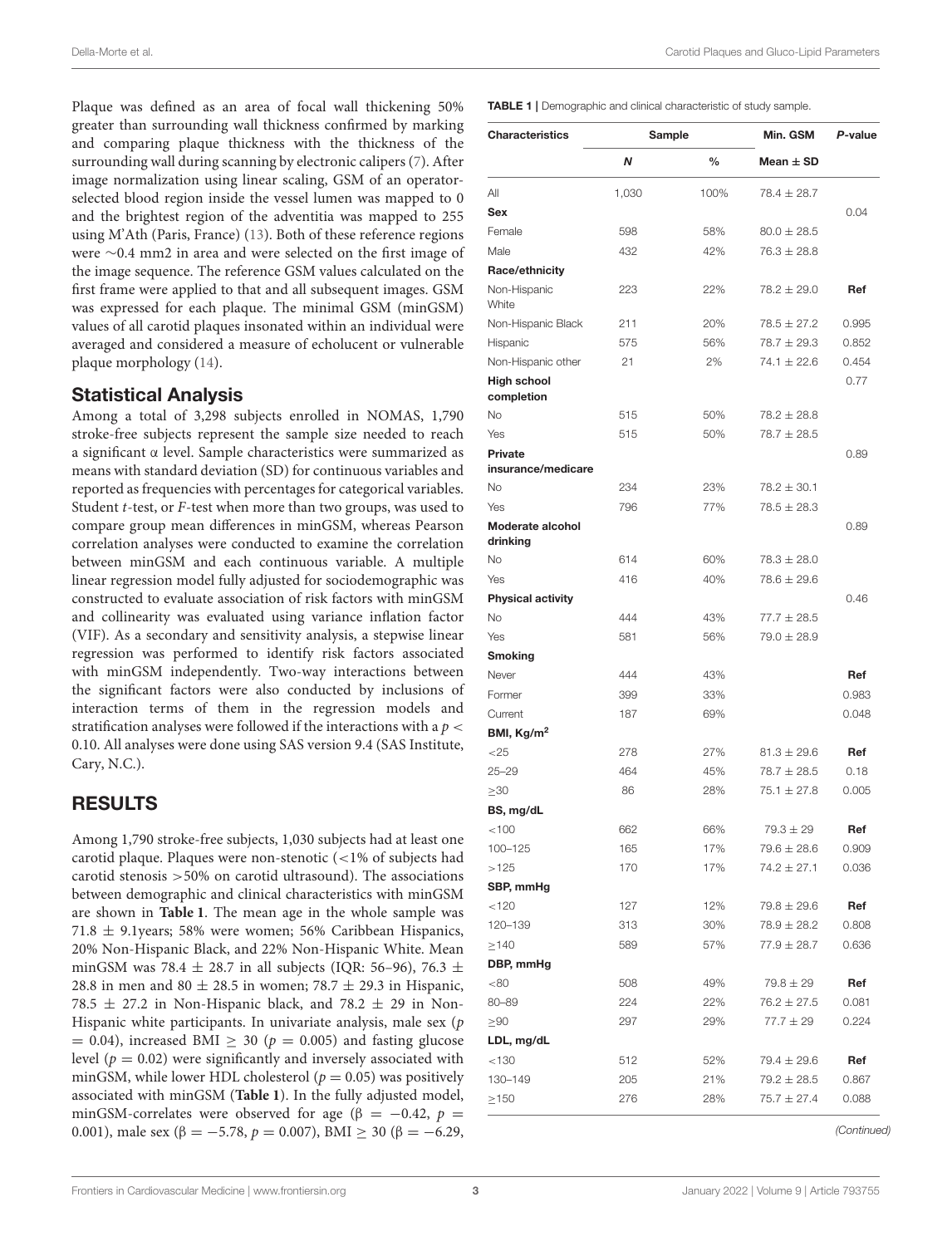| <b>Characteristics</b>                |                    | Sample    | Min. GSM        | P-value |  |
|---------------------------------------|--------------------|-----------|-----------------|---------|--|
|                                       | $\frac{0}{0}$<br>N |           | Mean $\pm$ SD   |         |  |
| HDL, mg/dL                            |                    |           |                 |         |  |
| $\geq$ 40 for M, $\geq$ 50 for        | 473                | 47%       | $78.2 \pm 28.9$ | Ref     |  |
| $\geq$ 30 for M, $\geq$ 40 for<br>f   | 338                | 34%       | $79.3 \pm 27.2$ | 0.725   |  |
| $<$ 30 for M, $<$ 40 for<br>f         | 191                | 19%       | $77.2 \pm 31.2$ | 0.586   |  |
| TC, mg/dL                             |                    |           |                 |         |  |
| <200                                  | 478                | 48%       | $77.4 \pm 29.6$ | Ref     |  |
| 200-239                               | 351                | 35%       | $80 \pm 28.2$   | 0.171   |  |
| Antihypertension<br>medication        |                    |           |                 | 0.35    |  |
| <b>No</b>                             | 576                | 56%       | $79.2 \pm 29.8$ |         |  |
| Yes                                   | 454                | 44%       | $77.5 \pm 27.2$ |         |  |
| <b>Lipid-lowering</b><br>medication   |                    |           |                 | 0.25    |  |
| <b>No</b>                             | 839                | 81%       | $78.9 \pm 28.8$ |         |  |
| Yes                                   | 191                | 19%       | $76.3 \pm 28.3$ |         |  |
| <b>Glucose-lowering</b><br>medication |                    |           |                 | 0.90    |  |
| <b>No</b>                             | 870                | 84%       | $78.5 \pm 28.8$ |         |  |
| Yes                                   | 160                | 16%       | $78.2 \pm 27.8$ |         |  |
| Hypertension                          |                    |           |                 | 0.88    |  |
| No                                    | 282                | 27%       | $78.5 \pm 29.0$ |         |  |
| Yes                                   | 748                | 73%       | $78.4 \pm 28.5$ |         |  |
| Hypercholesterolemia                  |                    |           |                 | 0.19    |  |
| No                                    | 690                | 67%       | $79.3 \pm 28.9$ |         |  |
| Yes                                   | 340                | 33%       | $76.8 \pm 28.1$ |         |  |
| <b>Diabetes</b>                       |                    |           |                 | 0.09    |  |
| No                                    | 798                | 77%       | $79.2 \pm 28.8$ |         |  |
| Yes                                   | 232                | 23%       | $75.8 \pm 28.0$ |         |  |
|                                       | Mean               | <b>SD</b> | Correlation     | P-value |  |
| Age, years                            | 71.8               | 9.1       | $-0.049$        | 0.11    |  |
| BMI, Kg/m <sup>2</sup>                | 28.0               | 4.9       | $-0.068$        | 0.03    |  |
| SBP, mmHg                             | 143.8              | 20.4      | $-0.043$        | 0.17    |  |
| DBP, mmHg                             | 82.8               | 10.8      | $-0.053$        | 0.09    |  |
| Fasting Glucose,<br>mg/dL             | 104.6              | 43.3      | $-0.075$        | 0.02    |  |
| LDL, mg/dL                            | 129.7              | 36.4      | $-0.038$        | 0.23    |  |
| HDL, mg/dL                            | 46.5               | 14.4      | 0.061           | 0.05    |  |

 $p = 0.01$ ), diabetes (β = -8.02,  $p = 0.02$ ), dyslipidemia (β =  $-6.64$ ,  $p = 0.005$ ), and lipid lowering medication use ( $\beta = 7.68$ , p  $= 0.04$ ). All factors had a VIF < 3.5, suggesting that there was no high correlation between these factors (**Table 2**). Similarly, in multivariable adjusted model with stepwise selection, age, male sex, current smoking, obesity, diabetes, dyslipidemia, and antidiabetic medication use, were significantly associated with minGSM (**Supplementary Table 1**). Interaction (with p for interaction <0.1) and stratification analyses showed that effect of age on minGSM was stronger in men ( $\beta = -0.44$ ,  $p = 0.03$ )

TABLE 2 | Association of demographic and categorical vascular risk factors with min GSM.

| <b>Variable</b>                           | <b>Beta</b> | <b>SE</b> | P-value | <b>VIF</b> |
|-------------------------------------------|-------------|-----------|---------|------------|
| Age                                       | $-0.42$     | 0.13      | 0.001   | 1.42       |
| Male sex                                  | $-5.78$     | 2.15      | 0.007   | 1.23       |
| Hispanic vs. non-Hispanic white           | 2.15        | 3.02      | 0.478   | 2.47       |
| non-Hispanic black vs. non-Hispanic white | $-0.91$     | 3.10      | 0.768   | 1.75       |
| Non-Hispanic other vs. non-Hispanic white | $-3.38$     | 6.77      | 0.618   | 1.12       |
| High school completion (yes vs. no)       | $-0.61$     | 2.40      | 0.800   | 1.57       |
| Private insurance/medicare (yes vs. no)   | 4.92        | 2.57      | 0.056   | 1.28       |
| Smoker current vs. never smoker           | $-4.68$     | 2.83      | 0.098   | 1.29       |
| Smoker former vs. never smoker            | 2.62        | 2.05      | 0.236   | 1.27       |
| Moderate alcohol drinking (yes vs. no)    | 0.32        | 2.05      | 0.877   | 1.08       |
| Physical activity (yes vs. no)            | 1.62        | 2.01      | 0.419   | 1.07       |
| <b>BMI</b> overweight                     | $-2.72$     | 2.42      | 0.263   | 1.59       |
| <b>BMI</b> obese                          | $-6.92$     | 2.84      | 0.015   | 1.72       |
| Fasting glucose border                    | 0.46        | 0.67      | 0.862   | 1.10       |
| <b>Fasting glucose diabetic</b>           | $-8.02$     | 3.64      | 0.028   | 1.20       |
| SBP border                                | $-0.74$     | 3.45      | 0.830   | 2.68       |
| SBP hypertension                          | 0.49        | 3.48      | 0.888   | 3.20       |
| DBP border                                | $-2.89$     | 2.63      | 0.272   | 1.28       |
| DBP hypertension                          | $-2.76$     | 2.55      | 0.280   | 1.53       |
| LDL border                                | $-2.19$     | 2.56      | 0.394   | 1.19       |
| LDL dyslipidemia                          | $-6.64$     | 2.34      | 0.005   | 1.22       |
| <b>HDL</b> border                         | 2.26        | 2.32      | 0.330   | 1.35       |
| HDL dyslipidemia                          | 0.19        | 2.94      | 0.949   | 1.42       |
| Glucose-lowering medication (yes vs. no)  | 7.68        | 3.70      | 0.038   | 1.91       |
| Antihypertension medication (yes vs. no)  | $-0.80$     | 2.15      | 0.709   | 1.23       |
| Lipid-lowering medication (yes vs. no)    | $-2.51$     | 2.73      | 0.359   | 1.12       |

*Fully adjusted model: age, sex, race/ethnicity, high school completion and vascular risk factors (moderate alcohol use, moderate-heavy physical activity, BMI, systolic blood pressure, diastolic blood pressure, anti-hypertensive medication use, diabetes, LDL, HDL, cholesterol-lowering medication use). VIF, variance inflation factor. The bold values are significant, with a p-value* < *0.05.*

|                     | <b>TABLE 3</b>   Effect of age on minGSM by sex and antidiabetic medication use and |  |  |  |
|---------------------|-------------------------------------------------------------------------------------|--|--|--|
| their interactions. |                                                                                     |  |  |  |

| Variable             | <b>Beta</b> | <b>SE</b> | P-value | p for interaction |
|----------------------|-------------|-----------|---------|-------------------|
| Sex                  |             |           |         |                   |
| Male                 | $-0.44$     | 0.18      | 0.02    | 0.04              |
| Female               | $-0.20$     | 0.15      | 0.18    |                   |
| Glucose-lowering use |             |           |         |                   |
| Yes                  | 0.23        | 0.33      | 0.48    | 0.07              |
| No                   | $-0.33$     | 0.12      | 0.009   |                   |
|                      |             |           |         |                   |

than in women ( $\beta = -0.20$ ,  $p = 0.18$ ), and in individuals without taking glucose lowering medication (β = -0.33,  $p = 0.009$ ; **Table 3**; **Figure 1**).

## **DISCUSSION**

In this study, we reported significant associations between glycemic and lipidic parameters with unfavorable carotid plaque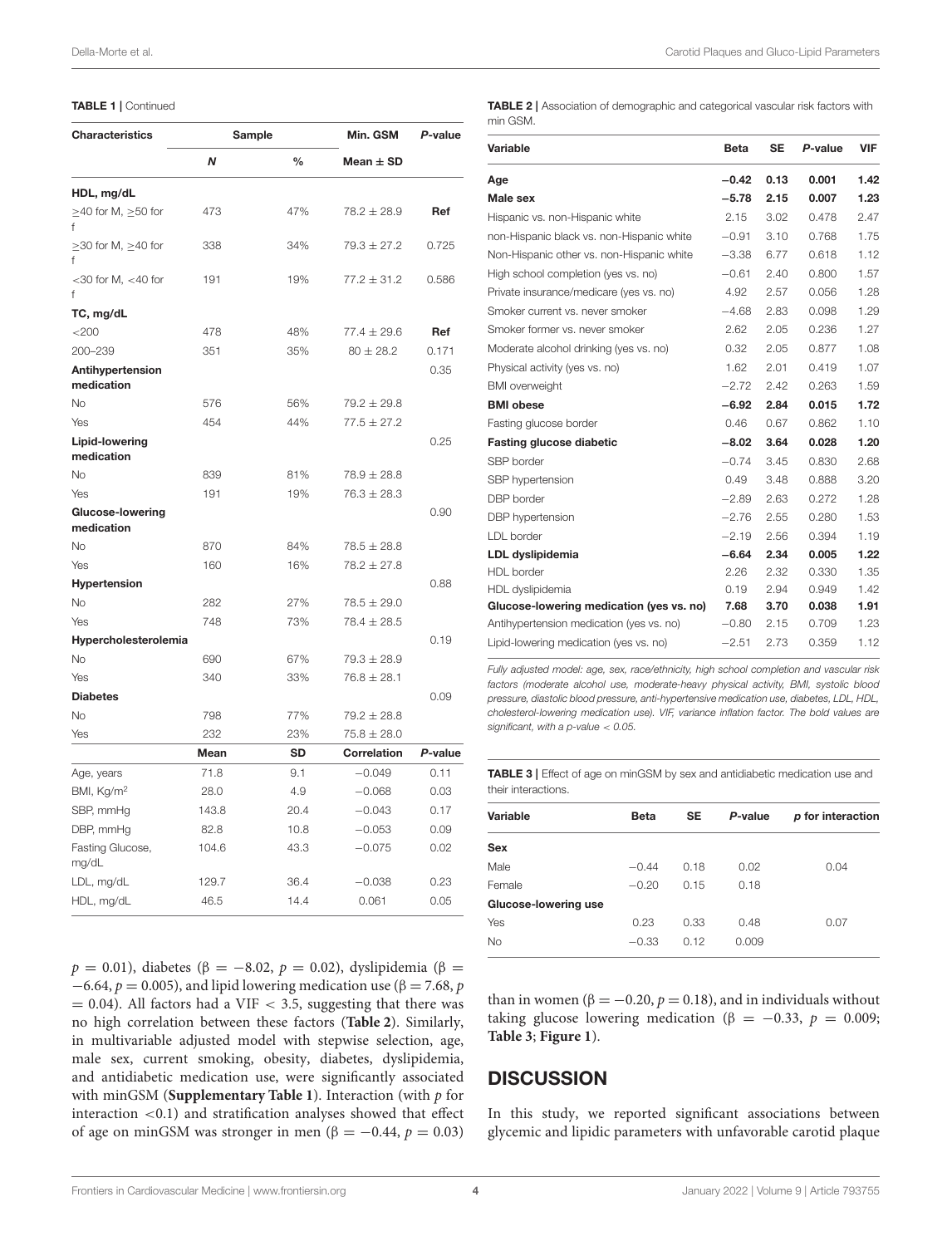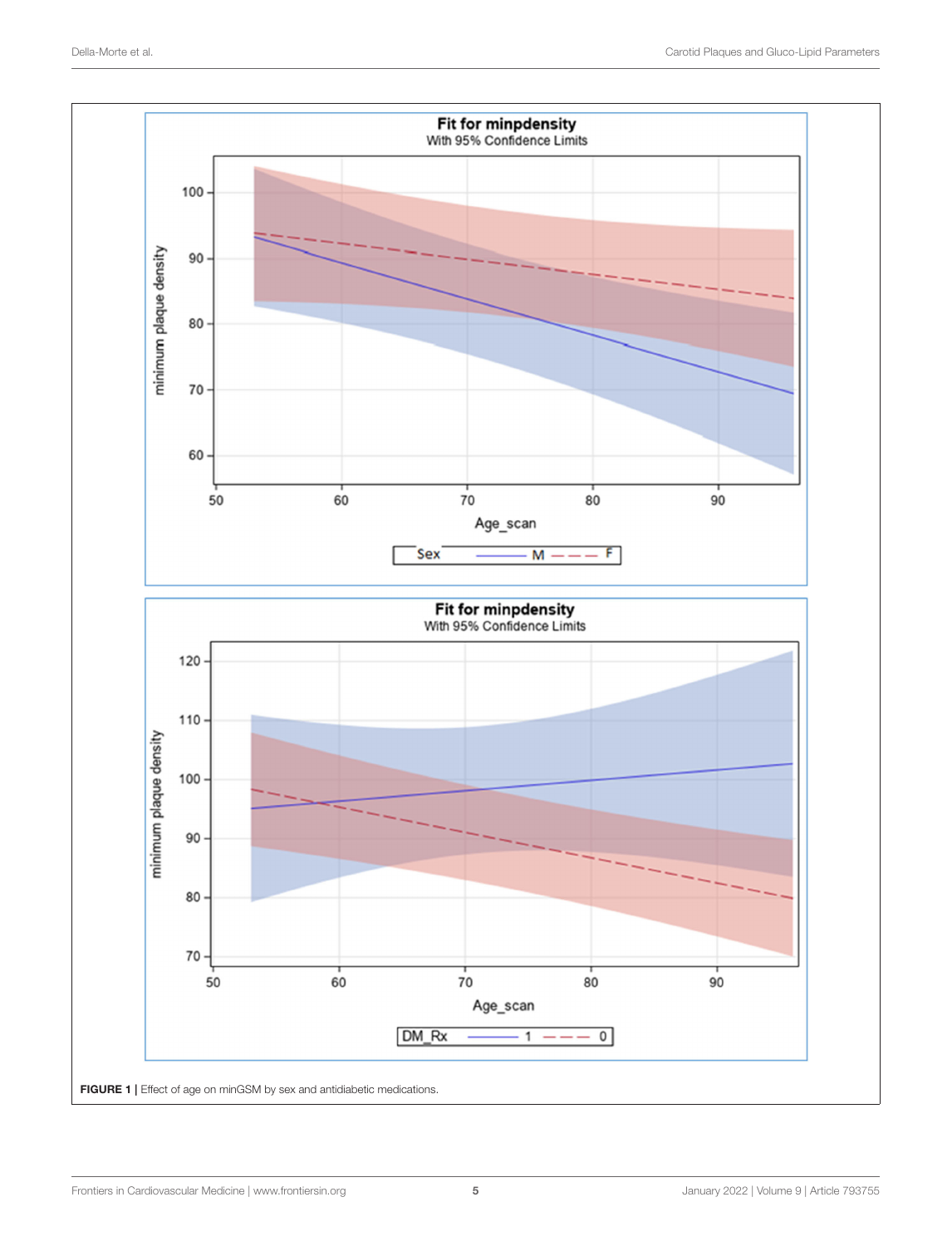morphology measured by the ultrasonographic GSM index. Our results suggest that along age and male sex, increased levels of fasting glucose, LDL cholesterol, and greater BMI are particularly critical for vulnerable plaque morphology, while glucose lowering medication use was protective. Moreover, the effects of these factors were more pronounced in older men than in older women, and in older patients treated for diabetes. No differences in vulnerable plaque morphology or the effects of risk factors on plaque morphology were noted between race-ethnic groups of participants. Our results indicate an atherosclerotic plaque phenotype that may explain a greater prevalence of extracranial atherosclerotic stroke in men than in women. Smoking did not affect echolucent plaque phenotype in our study. Aggressive treatments of metabolic factors and glycemic control provide opportunities for effective prevention of stroke and other atherosclerotic events. The carotid GSM index may be utilized as an effective non-invasive imaging biomarker to monitor vulnerable atherosclerotic plaque morphology and success of preventive interventions.

The relevance of low GSM values in carotid plaque has been established in a meta-analysis including 7,557 subjects with a mean follow-up of 37.2 months, where echolucent carotid plaques were associated with an increased risk of ipsilateral stroke regardless of the degree of stenosis (15). Moreover, in the Imaging in Carotid Angioplasty and Risk of Stroke (ICAROS) study, lower GSM was associated with poor outcome after intervention and low GSM improved stratification of patients for carotid endarterectomy or stenting (16). Lowest GSM has been characterized with a presence of lipid core, inflammation, neovascularity, and foam cells (17). Age and male sex are the main risk factors for the vulnerable atherosclerotic plaque morphology. In Evaluation of Rosuvastatin (METEOR) study, older age (mean  $84 \pm 29$ ) was associated with more echolucent plaques (18). Age-related changes in arterial hemodynamic and increased arterial stiffness lead to an increase prevalence of atheromatous plaques and decrease in fibrous plaques morphology, characterized by higher macrophage and less smooth muscle cells content. This process seems to be accelerated in men, as suggested in our study as well as in the Tromsø Study (19). In patients with recent ischemic event, older men had carotid plaque with lower GSM values compared to women of same age (20), consistent with our findings. Sex seems to be a critical determinant of atherogenic lipoprotein levels with glycemic control and LDL cholesterol playing a central role (21). Glycated LDL after oxidation increases their permeation in the endothelial space generating atherosclerotic process, especially in a state of vascular inflammation that is higher in older men than women (20). Moreover, a histopathological study has demonstrated that atherosclerotic carotid plaques obtained from men had a greater prevalence of plaque hemorrhage and more vascular inflammation (22). Here, we extend these observations to a large multi-ethnic stroke-free population.

Alteration in glycemic metabolism and dyslipidemia plays an important role in the development of heterogeneous plaque morphology. They are directly related to change in BMI that is considered an independent risk factor for carotid plaque destabilization (23). In the Atherosclerosis Risk in Young Adults (ARYA) Study, high BMI was associated with lower GSM values independently of other RFs and phenotypes of atherosclerosis (24). Hyperglycemia and high LDL cholesterol levels change the structure of plaque to rise its susceptibility to ulceration and to become more prone to rupture and consequently cause embolic vascular events. We previously reported that this unfavorable plaque morphology can be reversed by reducing the levels of LDL cholesterol using a high-dose atorvastatin intervention in 30 days (25).

The association between low GSM and type 2 diabetes has been established (26). A combined analysis of 5 longitudinal studies with a total of 3,263 patients with uncontrolled diabetes but without apparent CVD demonstrated that presence of low-GSM echolucent plaques at baseline were the most powerful prognostic factor for the occurrence of CVD, even after adjustment for traditional risk factors (9). In our study, there was a significant association with fasting glucose even in those without diabetes, and a protective effect of lipid lowering medication especially among older patients. These evidences indicate that increased levels of glucose may trigger the mechanisms leading to echolucent plaque, which can be reverted by reducing glucose levels. Soft plaques are more present in diabetic patients and higher levels of glycated hemoglobin (HbA1c), further suggesting the role of glucose homeostasis in the development of unstable plaques (27).

Recently, in The Multi-Ethnic Study of Atherosclerosis (MESA), total plaque area, but not grayscale plaque features, was associated with risk factors and predicted incident coronary heart disease events (9). However, significant relationships with risk factors were observed after adjustment for Non-Hispanic Black (vs. Non-Hispanic White participants) who had plaques with the lower GSM values (9). Discrepancy between our study and MESA are mostly due to the differences in study designs, inclusion criteria, and ultrasound methods and definition of atherosclerosis.

Limitations of our study need to be acknowledged. The cross-sectional nature of the current findings does not allow inference of temporal effects or causality. Our study mainly included well-known atherosclerotic risk factors, whereas other factors of possible importance for atherosclerosis such as diet or endothelial function were not considered. Moreover, GSM analysis represents a mean value of whole atherosclerotic area and does not reflect the presence of particular regional plaque components. However, a lack of regional plaque analyses may have underestimated plaque vulnerability and therefore attenuated true associations. The major strengths of our study include a well-characterized multiethnic population representative of an urban community and standardized and carful assessments of carotid plaque presence and echogenic morphology.

In conclusion, it is important to highlight the usefulness of GSM analysis as ultrasound markers in the clinical practice, since based on its low cost, and lack of radiation can be repeated routinely in diabetic and dyslipidemic patients to evaluate, non-invasively, the risk for vascular diseases. By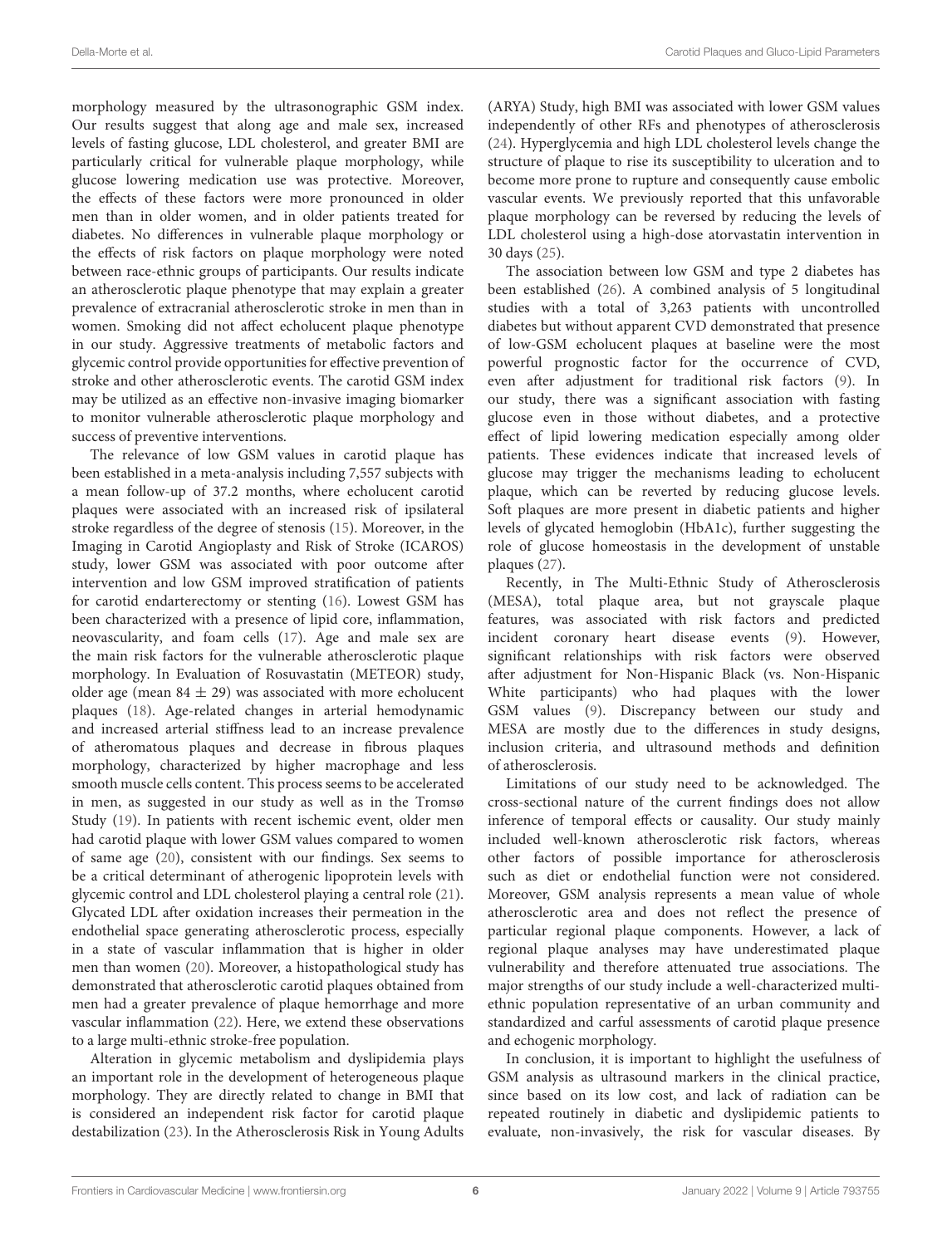understanding the impact of metabolic risk factors, such as increased levels of lipids and glycemia, on high-risk plaque morphology in multi-ethnic communities is of great importance for intensive interventions aimed at reversal of unfavorable plaque morphology and successful prevention of stroke and cardiovascular disease.

# DATA AVAILABILITY STATEMENT

The original contributions presented in the study are included in the article/**Supplementary Material**, further inquiries can be directed to the corresponding author/s.

# ETHICS STATEMENT

The studies involving human participants were reviewed and approved by Institutional Review Boards of Columbia University Medical Center and the University of Miami. The patients/participants provided their written informed consent to participate in this study.

# **REFERENCES**

- 1. Rundek T, Arif H, Boden-Albala B, Elkind MS, Paik MC, Sacco RL. Carotid plaque, a subclinical precursor of vascular events: the Northern Manhattan Study. Neurology. (2008) 70:1200– 7. doi: 10.1212/01.wnl.0000303969.63165.34
- 2. Sztajzel R, Momjian-Mayor I, Comelli M, Momjian S. Correlation of cerebrovascular symptoms and microembolic signals with the stratified grayscale median analysis and color mapping of the carotid plaque. Stroke. (2006) 37:824–9. doi: 10.1161/01.STR.0000204277.86466.f0
- 3. Spence JD. Uses of ultrasound in stroke prevention. Cardiovasc Diagn Ther. (2020) 10:955–64. doi: 10.21037/cdt.2019.12.12
- 4. Rundek T, Spence JD. Ultrasonographic measure of carotid plaque burden. JACC Cardiovasc Imaging. (2013) 6:129–30. doi: 10.1016/j.jcmg.2012.08.015
- 5. Aizawa K, Elyas S, Adingupu DD, Casanova F, Gooding KM, Shore AC, et al. Echogenicity of the common carotid artery intima-media complex in stroke. Ultrasound Med Biol. (2016) 42:1130–7. doi: 10.1016/j.ultrasmedbio.2016.01.006
- 6. Zhou F, Hua Y, Ji X, Jia L, Zhang K, Li Q, et al. Ultrasoundbased carotid plaque characteristics help predict new cerebral ischemic lesions after endarterectomy. Ultrasound Med Biol. (2021) 47:244–51. doi: 10.1016/j.ultrasmedbio.2020.09.025
- 7. Kuo F, Gardener H, Dong C, Cabral D, Della-Morte D, Blanton SH, et al. Traditional cardiovascular risk factors explain the minority of the variability in carotid plaque. Stroke. (2012) 43:1755–60. doi: 10.1161/STROKEAHA.112.651059
- 8. Andersson J, Sundstrom J, Kurland L, Gustavsson T, Hulthe J, Elmgren A, et al. The carotid artery plaque size and echogenicity are related to different cardiovascular risk factors in the elderly: the Prospective Investigation of the Vasculature in Uppsala Seniors (PIVUS) study. Lipids. (2009) 44:397– 403. doi: 10.1007/s11745-009-3281-y
- 9. Mitchell C, Korcarz CE, Gepner AD, Kaufman JD, Post W, Tracy R, et al. Ultrasound carotid plaque features, cardiovascular disease risk factors and events: the Multi-Ethnic Study of Atherosclerosis. Atherosclerosis. (2018) 276:195–202. doi: 10.1016/j.atherosclerosis.2018.06.005
- 10. Sacco RL, Boden-Albala B, Gan R, Chen X, Kargman DE, Shea S, et al. Stroke incidence among white, black, and Hispanic residents of an urban community: the Northern Manhattan Stroke Study. Am J Epidemiol. (1998) 147:259–68. doi: 10.1093/oxfordjournals.aje.a009445
- 11. White H, Boden-Albala B, Wang C, Elkind MS, Rundek T, Wright CB, et al. Ischemic stroke subtype incidence among whites, blacks, and

# AUTHOR CONTRIBUTIONS

DD-M, CD, MC, and TR: conceptualization, validation, data curation, and project administration. DD-M, CD, and MC: writing—original draft. CD: formal analysis. ME, JG, RS, and TR: writing—review and editing. DD-M and TR: funding acquisition. All authors have assisted with manuscript preparation and approved the final manuscript.

# FUNDING

This work was supported by the National Institute of Neurologic Disorders and Stroke Grants: R01NS040807 and R0129993, and the Evelyn F. McKnight Brain Institute.

# SUPPLEMENTARY MATERIAL

The Supplementary Material for this article can be found online at: https://www.frontiersin.org/articles/10.3389/fcvm. 2022.793755/full#supplementary-material

Hispanics: the Northern Manhattan Study. Circulation. (2005) 111:1327– 31. doi: 10.1161/01.CIR.0000157736.19739.D0

- 12. Rundek T, Hundle R, Ratchford E, Ramas R, Sciacca R, Di Tullio MR, et al. Endothelial dysfunction is associated with carotid plaque: a cross-sectional study from the population based Northern Manhattan Study. BMC Cardiovasc Disord. (2006) 6:35. doi: 10.1186/1471-2261-6-35
- 13. Ferguson GG, Eliasziw M, Barr HW, Clagett GP, Barnes RW, Wallace MC, et al. The North American Symptomatic Carotid Endarterectomy Trial: surgical results in 1415 patients. Stroke. (1999) 30:1751–8. doi: 10.1161/01.STR.30.9.1751
- 14. Dong C, Della-Morte D, Cabral D, Wang L, Blanton SH, Seemant C, et al. Sirtuin/uncoupling protein gene variants and carotid plaque area and morphology. Int J Stroke. (2015) 10:1247–52. doi: 10.1111/ijs.12623
- 15. Gupta A, Kesavabhotla K, Baradaran H, Kamel H, Pandya A, Giambrone AE, et al. Plaque echolucency and stroke risk in asymptomatic carotid stenosis: a systematic review and meta-analysis. Stroke. (2015) 46:91– 7. doi: 10.1161/STROKEAHA.114.006091
- 16. Biasi GM, Froio A, Diethrich EB, Deleo G, Galimberti S, Mingazzini P, et al. Carotid plaque echolucency increases the risk of stroke in carotid stenting: the Imaging in Carotid Angioplasty and Risk of Stroke (ICAROS) study. Circulation. (2004) 110:756–62. doi: 10.1161/01.CIR.0000138103.91187.E3
- 17. Salem MK, Bown MJ, Sayers RD, West K, Moore D, Nicolaides A, et al. Identification of patients with a histologically unstable carotid plaque using ultrasonic plaque image analysis. Eur J Vasc Endovasc Surg. (2014) 48:118– 25. doi: 10.1016/j.ejvs.2014.05.015
- 18. Peters SA, Lind L, Palmer MK, Grobbee DE, Crouse JR, 3rd, O'Leary DH, et al. Increased age, high body mass index and low HDL-C levels are related to an echolucent carotid intima-media: the METEOR study. J Intern Med. (2012) 272:257–66. doi: 10.1111/j.1365-2796.2011.02505.x
- 19. Joakimsen O, Bonaa KH, Stensland-Bugge E, Jacobsen BK. Age and sex differences in the distribution and ultrasound morphology of carotid atherosclerosis: the Tromso Study. Arterioscler Thromb Vasc Biol. (1999) 19:3007–13. doi: 10.1161/01.ATV.19.12.3007
- 20. Skowronska M, Piorkowska A, Czlonkowska A. Differences in carotid artery atherosclerosis between men and women in the early phase after ischemic event. Neurol Neurochir Pol. (2018) 52:162–7. doi: 10.1016/j.pjnns.2017.09.002
- 21. Williams K, Tchernof A, Hunt KJ, Wagenknecht LE, Haffner SM, Sniderman AD. Diabetes, abdominal adiposity, and atherogenic dyslipoproteinemia in women compared with men. Diabetes. (2008) 57:3289–96. doi: 10.2337/db08-0787